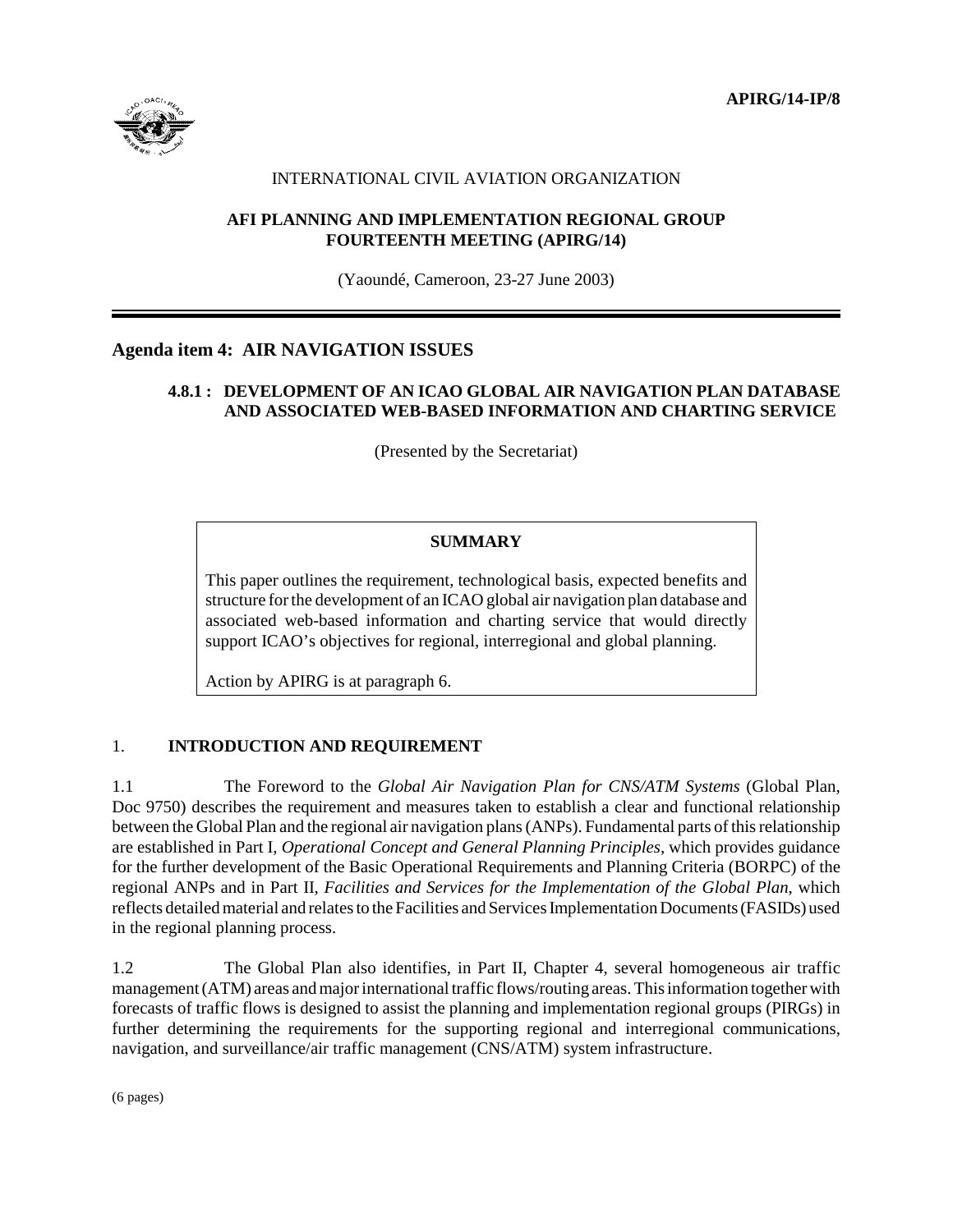1.3 The Fourth Meeting of the ALLPIRG/Advisory Group (ALLPIRG/4), whose membership comprises a wide range of CNS/ATM partners, considered that it would be valuable if electronic versions of the tabular material from all ANPs were accessible to States and for the amendment process to take place in real time. In addition, the meeting believed that electronic access to this ANP material and to related planning and implementation data of the CNS/ATM partners would constitute an invaluable analytical planning tool. The above ideas gained the unanimous support of the meeting, which recommended that implementation should encompass all ICAO ANP regions and should provide free access to relevant ICAO Headquarters' Sections, Regional Offices, PIRGs and participating CNS/ATM partners. The meeting, through ALLPIRG/4 Conclusion 4/13 — Database developments, initially envisaged the web posting of upto-date ANP tabular material relating to facilities and services to an ICAO-controlled web site in a simple PDF format, to be followed by a further more intensive information technology effort to enhance the site's functionality as a planning tool.

# 2. **TECHNOLOGICAL BASIS FOR DEVELOPMENT**

2.1 The Aeronautical Information and Charts (AIS/MAP) Section at ICAO Headquarters currently maintains databases to support the hard copy production of the ANPs including associated charts. From the database, ICAO Regional Offices and PIRG meetings are frequently supplied with electronic PDF format versions of the ANPs on CD-ROM media and some Regional Offices have posted this electronic ANP information to their individual web sites to support PIRG meetings. While the PDF format of the ANP is useful for viewing, there is no direct database linkage to the PDF files and, hence, no possibility for authorized users to amend ANP information over the web.

2.2 In accordance with ALLPIRG/4 Conclusion 4/7, the AIS/MAP Section has developed a multilingual web site to assist States in the uniform implementation of World Geodetic System—1984 (WGS-84) related Standards and Recommended Practices (SARPs) and to provide a consistent online method of reporting the status of WGS-84 implementation. This web site provides ANP style tables related to WGS-84 implementation which are linked through an ICAO Headquarters' web server to a database. The primary users of the site are Regional Offices and their respective PIRGs, all ICAO Contacting States and Headquarters. Users with amendment authorization are able to submit amendments to the tables online which are presented electronically to an ICAO regional officer in charge of approval. The approval process also takes place online and approved amendments are promptly reflected in updated tables which are available for viewing by all other web site users. Database filters are included to limit erroneous amendment entries and a searchable record is kept of the amendment "transaction" details. It is considered that the technology used for this web site could be widely applied to allow for the on-line amendment of most, if not all, ANP tables and text.

2.3 For many years, the ANP charts have been prepared electronically, however, recently a project has been underway to produce those charts from a database driven geographic information system<sup>1</sup> (GIS) which is extensible to include Internet mapping capabilities. Most charts for the Africa-Indian Ocean (AFI), Caribbean and South American (CAR/SAM), European (EUR), and Middle East (MID) Regions ANPs are currently prepared with the new system and, at the time of the preparation of this paper, work is

<sup>&</sup>lt;sup>1</sup> *Geographic information system (GIS)*. A collection of computer hardware, software, and geographic data for capturing, storing, updating, manipulating, analysing, and displaying geographically referenced information.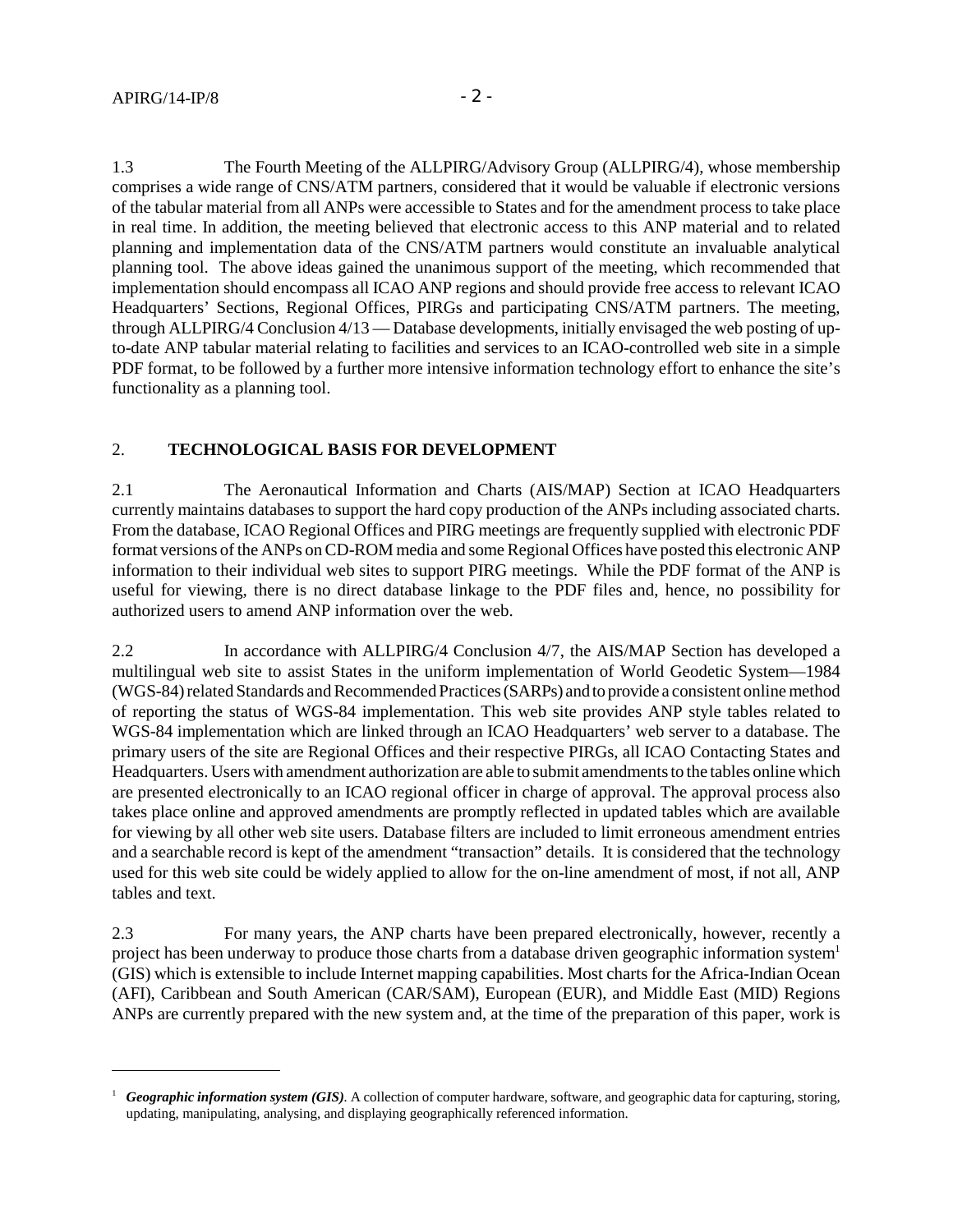underway on converting charts of the ASIA/PAC ANP. This database driven GIS offers particular benefits and efficiencies for the creation of interregional and global charts.

2.4 The efficiencies gained for print or electronic PDF format chart production by this system are important; however, the real usefulness of a GIS system is achieved when a chart is made available in an electronic GIS format either on CD-ROM or through a web server. A PDF format chart offers a scaleable view and some information search capability; however, it is essentially a "flat" chart, while a chart in GIS format is considerably more dynamic and functional. In a GIS format, an ANP chart may be presented in terms of layers of information that can be selected or deselected according to user requirements. For example, planned navaid or radar coverage areas may be viewed in conjunction with upper/lower air traffic services (ATS) routes. Because of the inherent database linkage, direct chart-based information queries are possible; such as clicking on an flight information region (FIR) name to see the detailed geographic coordinate tabulation for the associated FIR polygon. Spatial queries, such as a proximity analysis, are also practical. As an example, the system may be asked to show all international aerodromes with a runway length greater than 2 000 metres (6 500 ft) within 200 nautical miles from a specific airway.

2.5 Amendment proposals to the ANPs, particularly those concerning ATS routes and airspace areas, are often charted to ascertain that the textual or tabular information on which they are based is appropriate and correct. A GIS system that is available over the web could greatly assist this process by allowing users to create custom charts, based on up-to-date information from a central global air navigation plan database, without the cost and complexity of establishing and maintaining their own independent GIS systems. For example, if a possible proposal for the amendment of an FIR is being studied, that proposal could be entered on the web site in a predefined tabular format, using geographical coordinates. The tabular format is then imported into the current ANP FIR chart and the proposed FIR appears as a new chart layer in a different colour. That new chart layer may be displayed by the user with any other available chart layer (e.g. upper/lower ATS routes) and printed/plotted at a user defined scale. Similar technology is currently used on Internet mapping sites (e.g. MapQuest) that allow for the detailed custom mapping of personal road travel for example.

### 3. **BENEFITS**

3.1 Taking into account regional and global air navigation planning and associated document publication requirements, and the availability of existing ICAO databases and off-the-shelf technology, it is expected that an ICAO global air navigation plan database and associated web-based information and charting service would provide the following benefits:

- a) improved access by States, PIRGs, participating CNS/ATM partners, Regional Offices and Headquarters to up-to-date ANPs and the data upon which they are based;
- b) improved FASID amendment process;
- c) improved overall standardization and harmonization of the ANPs through a central database management of ANP elements and support material;
- d) increased ANP quality control and reduction of production bottle necks resulting from the resolution of questionable/inconsistent data through the use of standard tabulations and data entry filters;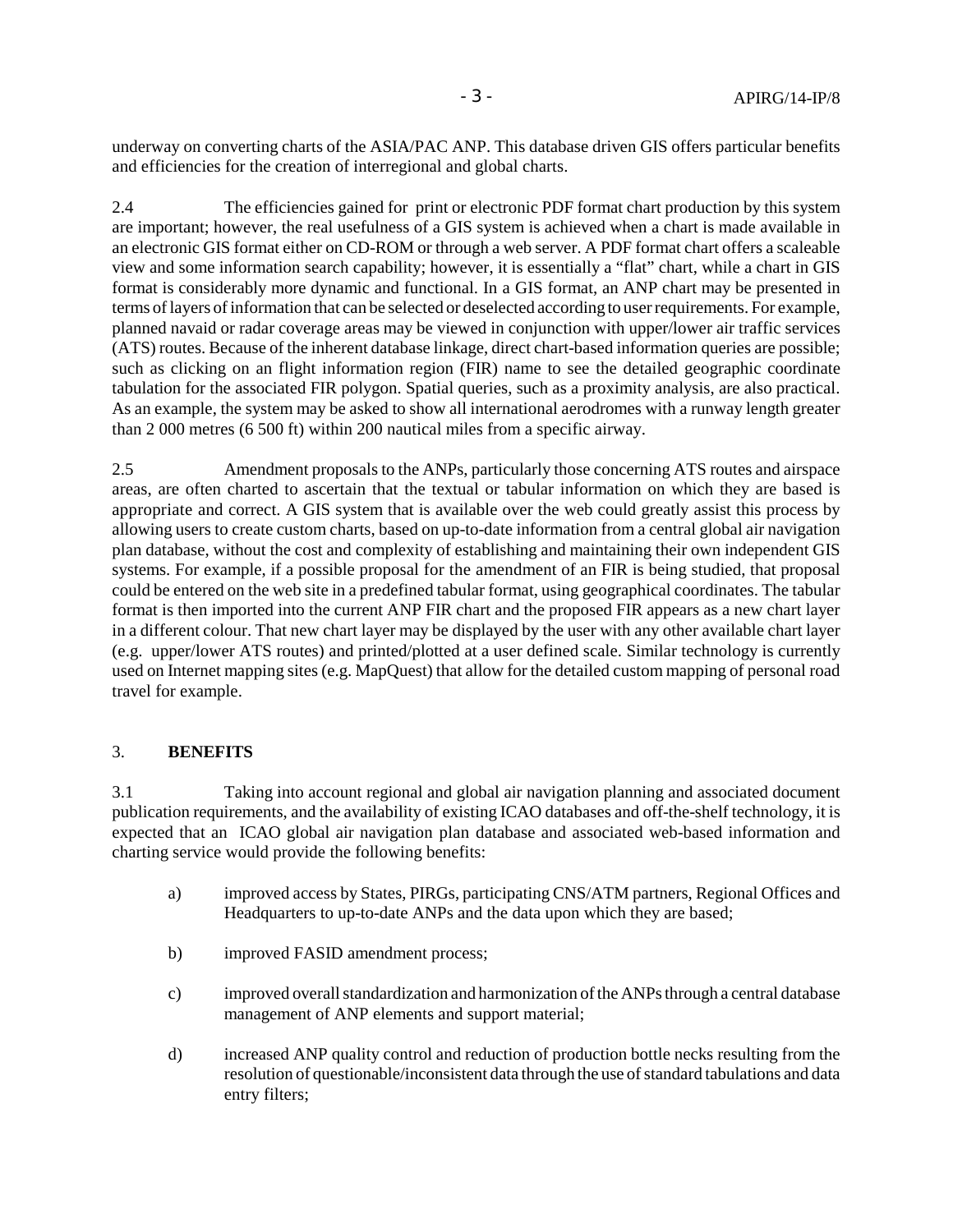- e) increased charting quality, GIS functionality and products including the ability for authorized users to create, download and print custom ANP or global charts through an ICAO web chart server; and
- f) facilitated development of the Global Plan through enhanced information availability and charting, with particularly regard to interregional homogeneous ATM areas and the charting of air traffic flow data and forecasts.

#### 4. **STRUCTURE AND INFORMATION FLOW**

4.1 The responsibility for the preparation and publication of the ANP publications rests with Headquarters. Revised editions are published on the basis of material supplied by the Regional Offices and on information available in Headquarters from other sources. In order to provide an ICAO global air navigation plan database and associated web-based information and charting service, it is considered that the central web server should be located at ICAO Headquarters and thus be in proximity to current ANP databases, production resources, and information technology support.

4.2 The central web server would contain different, but interconnected software applications to support textual/tabular and charted material. A diagram in Appendix A to this paper illustrates the proposed overall structure of an ICAO global air navigation plan database and associated web-based information and charting service, and the information flow envisaged to keep the database up-to-date and provide for associated electronic and traditional publication outputs.

4.3 It is proposed that for ANP material the currency of the Web site would be maintained by authorized Regional Office and Headquarters staff who would input most amendments through standardized tables and text formats which include database filters to limit erroneous entries. A technical review and approval of submitted ANP material would take place at ICAO Headquarters before the material is posted as an approved ANP amendment. This would essentially follow the same paper/e-mail based process that now occurs when amendments are submitted for inclusion in the hard copy ANP publication. For certain other material that may be entered in the database, such as ANP-related implementation information and traffic flow forecasts, it is believed that this material could be evaluated by authorized Regional Office staff for their direct entry.

4.4 As envisaged by ALLPIRG/4, the web site could be an invaluable tool for many other users and, accordingly, access privileges may include viewing/download/custom charting capability. Possible additional products and services that would support regional and global planning are: hard copy, large size planning charts, custom charts and various electronic chart file formats. The provision of colour chart plotters to ICAO Regional Offices would enhance the availability and the presentation of charted material to PIRG and other planning meetings.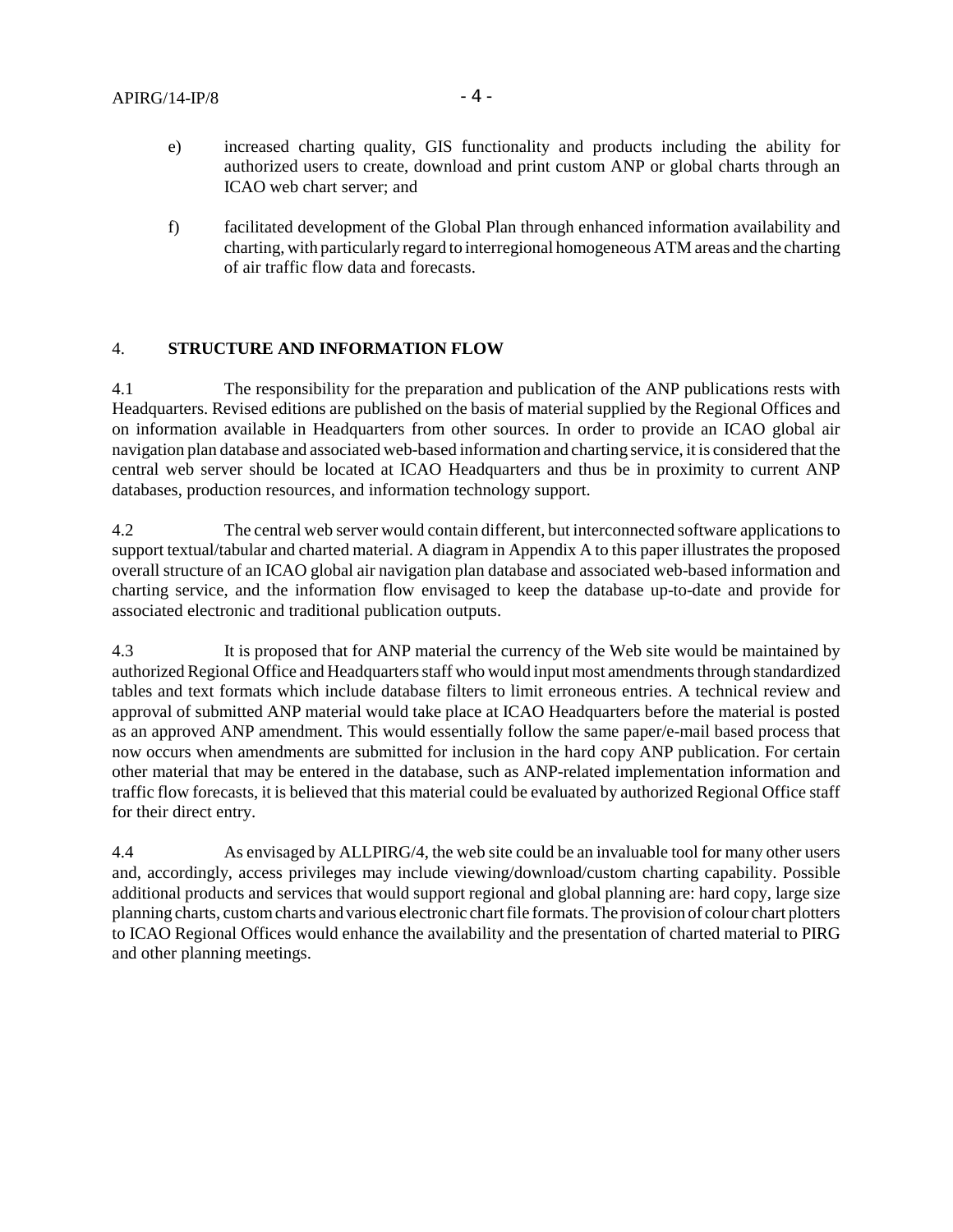### 5. **CONCLUSION**

5.1 There is a well established interrelationship between the regional ANPs and the Global Plan and a pressing requirement to make up-to-date air navigation planning information more available and functional for all those involved in the planning process. ICAO has developed air navigation planning databases and related publication and charting systems that support CD-ROM and hard copy ANP publication formats, and are extensible to take advantage of recent Internet database and mapping technologies. Recent technology allows not only for the timely dissemination of ANP information through a central ICAO web server, but also for efficiencies in maintaining an up-to-date ANP database that could be extended to include interregional and global planning information. The functionality of this information could be significantly increased through an associated web-based charting/GIS system.

5.2 The development of an ICAO Global Plan database and associated web-based information and charting service would directly support the regional, interregional and global planning elements of Organization's Strategic Action Plan, Strategic Objective D: *Ensure the currency, coordination and implementation of regional air navigation plans and provide the framework for the efficient implementation of new navigation systems and services*.

### 6. **ACTION BY APIRG**

6.1 The meeting is invited to:

a) note the information presented in this paper; and support this proposal during the 11 Air Navigation Conference

— — — — — — — —